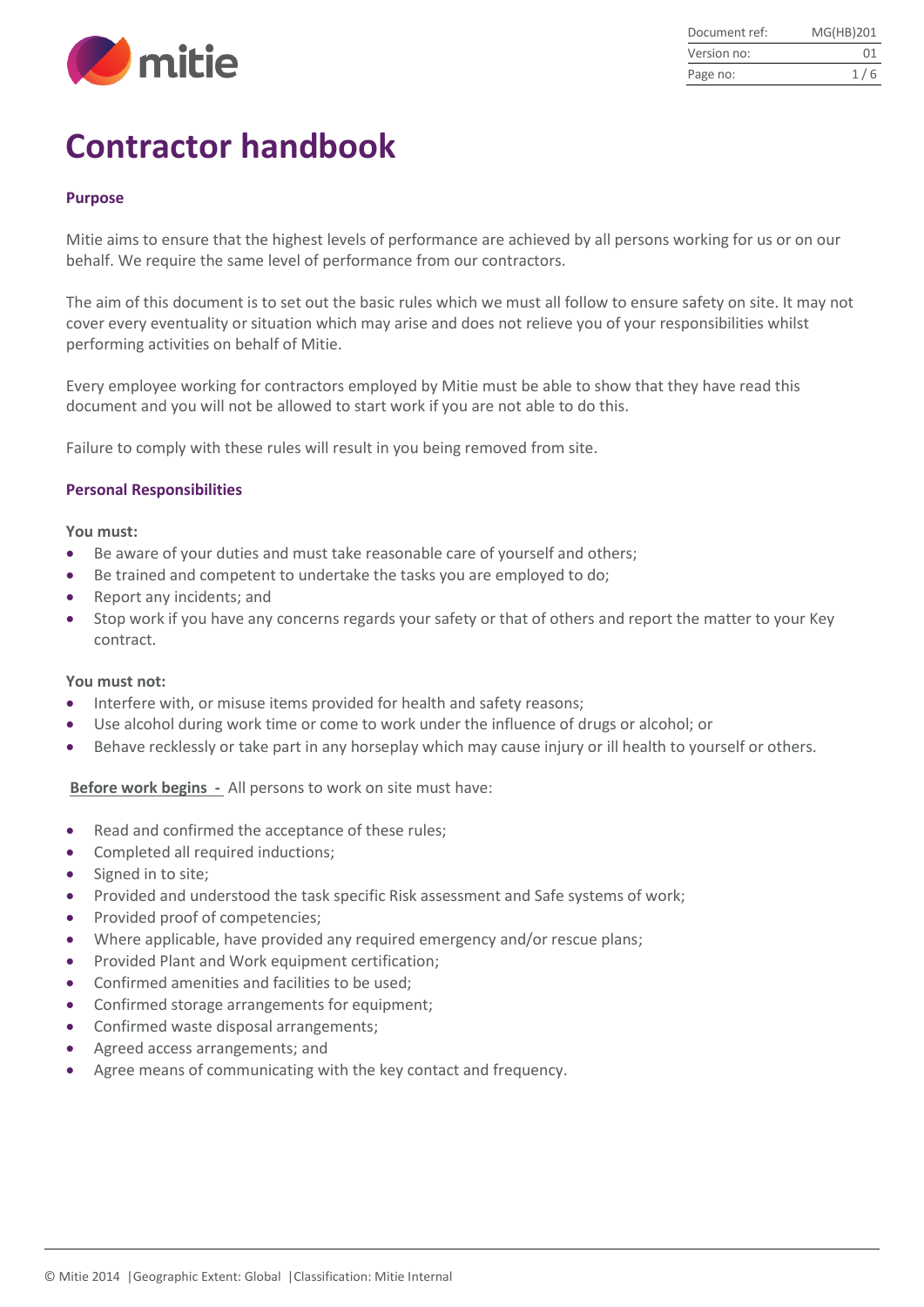

Document ref: MG(HB)201 Version no: 01 Page no: 2/6

# **Key considerations**

#### **Permit to work systems**

- Where a significant risk of an accident exists activities will be controlled by a Permit to Work system; and
- You must adhere to the permit to work systems operated on site.

# **Hot Works, Welding and cutting gear**

- A Permit to Work is required for any hot work;
- Before beginning work you must agree how to raise the alarm in an emergency;
- Fire precautions must be in place where blowlamps, welding, burning equipment, etc. are to be used;
- Precautions must always include the clearance or screening of combustible materials, the provision of suitable fire extinguishers, and a 'fire watch' 30 minutes after hot work ceases;
- Any gas cylinders used must be secured upright;
- Suitable storage must be agreed and provided where bottles are to be stored on site;
- Hoses should not exceed 5 metres in length for welding or 20 metres for cutting; and
- Operators must wear eye protection and adequate precautions must be taken by using barriers or screens to protect passers-by.

## **Confined spaces**

A confined space is referred to as an area which is enclosed with limited access which makes it dangerous. Your Key Contact will identify before you start the required permit to work. If you are to work in a confined space before work starts you must:

- Agree how the confined space is to be accessed and the control methods to be adopted;
- Ensure, where a specified risk may exist, that suitable precautions are in place including a rescue plan (that doesn't rely in the emergency services); and
- Ensure adequate ventilation is provided particularly where welding, painting, using solvents or adhesives, etc., is to take place;

## **Excavations**

- A Permit to Work is required before commencing excavations deeper than 400mm;
- Where it is possible that someone or something could fall into an opening it must be securely covered or fenced at all times and be illuminated during the hours of darkness or have fences marked with boundary lights; and
- When backfilling after any excavation warning traces must be inserted at least 0.3 metres above the buried service indicating the type of service below. Any trace damaged during excavation must be cut back and replaced.

## **Live electrical and high voltage works**

- When undertaking work on any electrical system suitable isolation procedures including lock out/ tag off must be implemented;
- Hand held portable tools must be either run off a 110V centre tapped transformer, or be battery operated; and
- Flexible cables must be routed so as not to create a hazard, be kept as short as possible, protected from damage and removed when not in use.

## **Work at height**

- Where possible work at height should be avoided.
- Where work at height is necessary a permit to work will be required;
- To stop people falling from height fall restraint equipment should be considered before any fall arrest;
- Ladders should be considered as the last resort when all other access methods have been taken into account;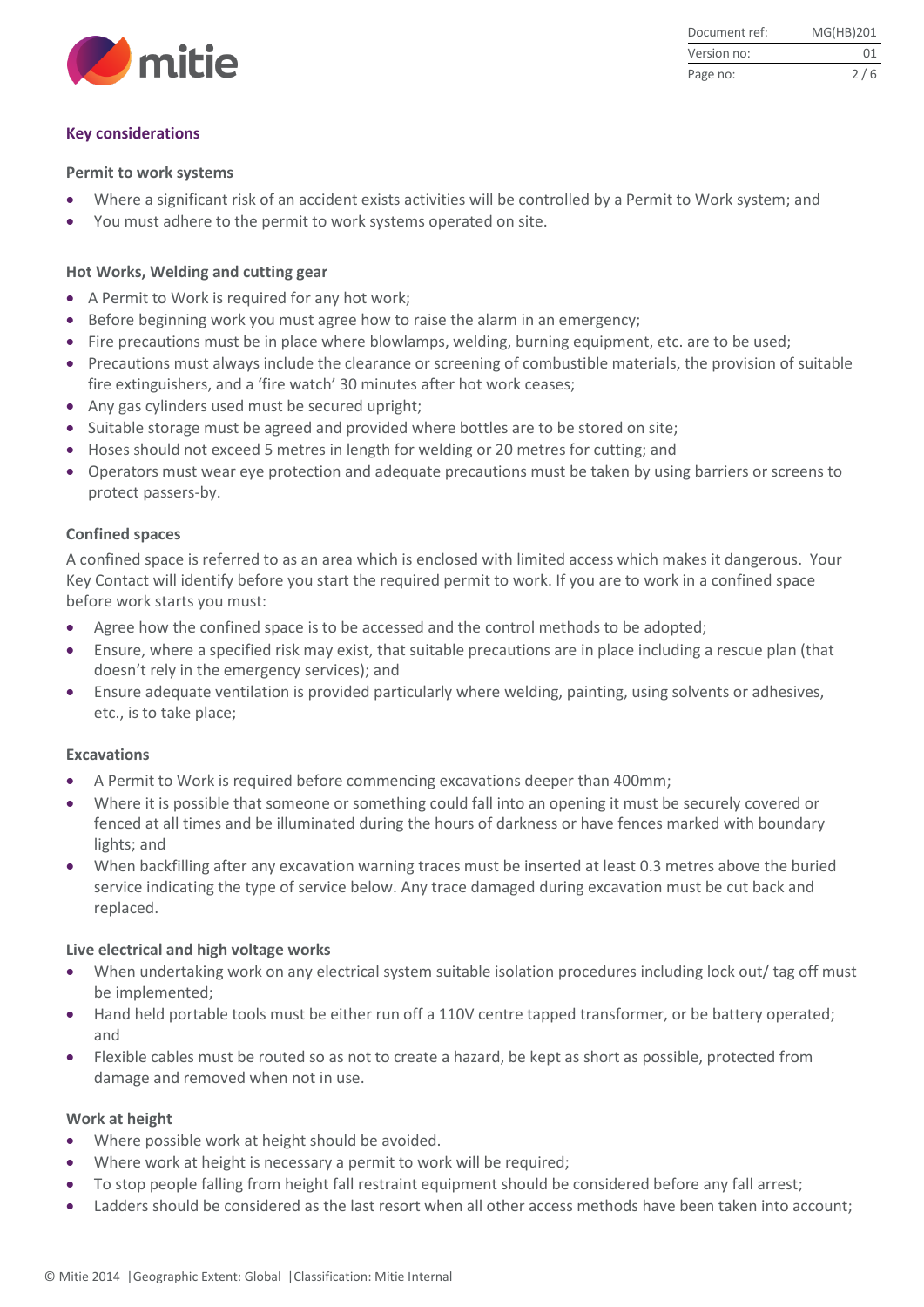

| Document ref: | MG(HB)201 |
|---------------|-----------|
| Version no:   | 01        |
| Page no:      | 3/6       |

- When working outside the confines of a scaffold, MEWP, or other secure device/ area (this may not apply to ladders) persons must wear full body safety harnesses;
- The harness must be properly worn and attached to a sound structure in accordance with the method statement throughout the period of work;
- Inspection records for harnesses must be maintained and provided as and when you attend site;
- Suitable and robust emergency plans should be in place, which do not rely upon the emergency services;
- Powered Access Equipment (MEWPs) must be operated by trained 'competent' persons;
- Scaffolding must be erected and inspected by trained persons using sound materials and be suitable for the work;
- Scaffolding must be inspected after each seven day period, when damaged or where they are altered or exposed to weather conditions likely to affect them.; No scaffolding shall be used if an inspection has not taken place;
- Mobile towers must be erected in accordance with PASMA guidance and inspected by competent persons;
- Ladders, steps and 'hop-ups' are intended to provide access to a place of work and their use will not be encouraged for any other purposes.
- Ladders must be secured at all times when in use to prevent the risk of slippage and must be class 1 standard or 131.
- Podiums steps and hop-ups may be used on Mitie contracts but will still come under the mandatory inspections and service regime; and
- Stilts are not permitted to be used on any Mitie contract.

## **Roof work**

- Where there is the potential to fall from an unguarded edge, protection must be provided;
- Suitable precautions (barriers, nets, self- rescue techniques etc.) must be in place to protect personnel beneath the work area;
- Crawling boards or other acceptable safeguards must be provided and used when work is carried out on any roof of fragile construction;
- No work will be allowed if there is a risk of high wind, fog, ice, snow etc; and
- Nothing must be thrown from any roof.

## **Lifting equipment, mobile cranes**

- All lifting equipment must be of good construction, maintained, have an identification mark and the safe working load must be identified;
- Records of statutory inspection must be available;
- All lifts must be supported by a lifting plan; and
- Crane drivers must be trained to CITB or equivalent standard.

## **Asbestos**

- You will not be permitted to remove or work on asbestos you are competent, insured and where applicable, licensed and approved in writing by Mitie to do so;
- Where you have the potential to disturb asbestos you must hold recognised category level 2 training;
- You must ensure that you have been provided with a copy of the site asbestos register before you start work and have checked that no asbestos will be disturbed by your work; and
- If you find asbestos or asbestos products or you believe that a material may contain asbestos, you must stop work immediately and inform your Key Contact.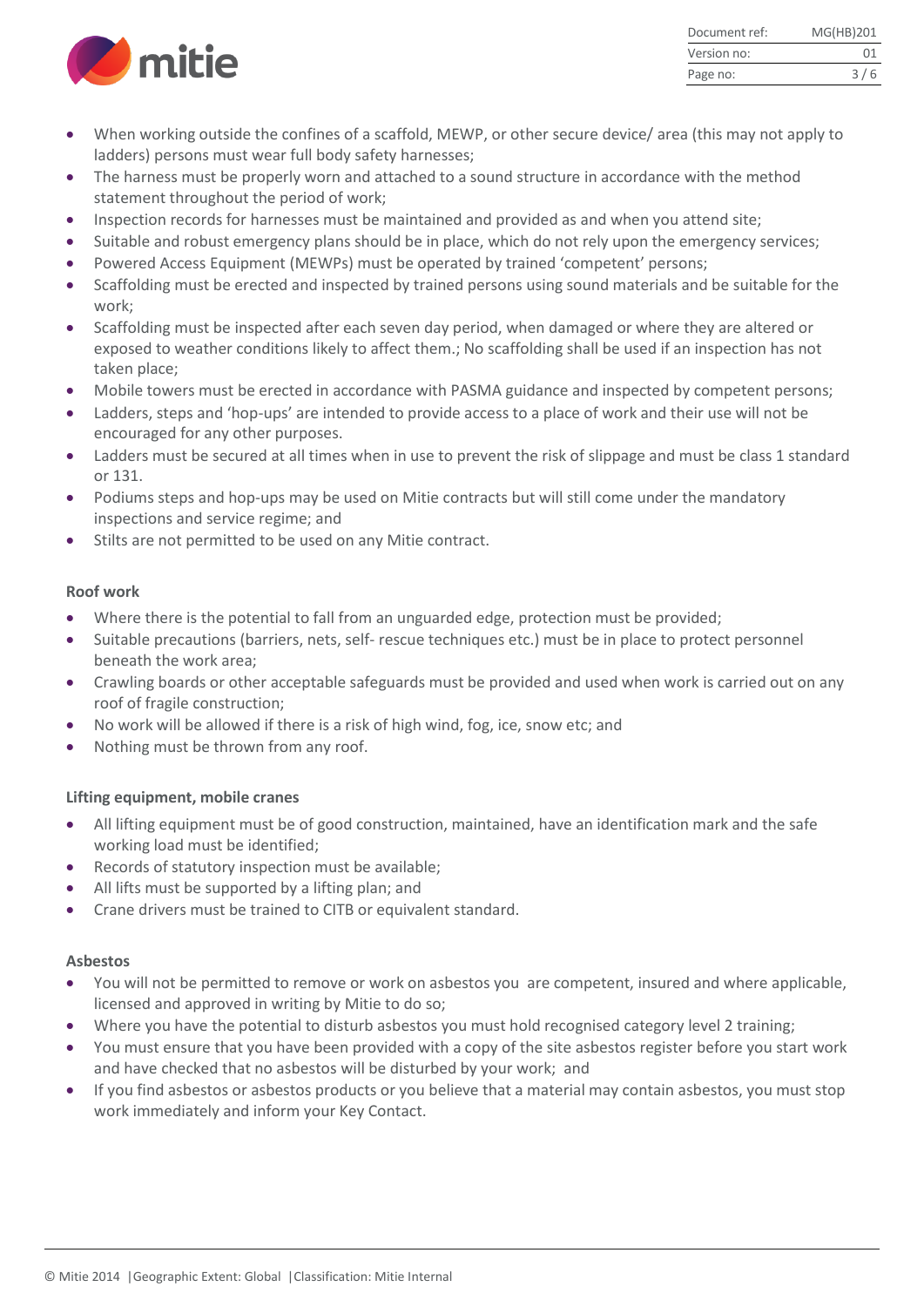

| Document ref: | MG(HB)201 |
|---------------|-----------|
| Version no:   | 01        |
| Page no:      | 4/6       |

#### **Pressure systems**

- Reports on examination, testing and records of the use of refrigerants must be made available to Mitie;
- Gaskets for use in steam and other pressure systems must be correctly selected for the required duty, and installed in strict accordance with the manufacturer's instructions;
- A copy of instructions must be included with the handover documentation for the installation provided by the contractor.

#### **Plant and Equipment**

- You must ensure that any equipment brought on to site is fit for purpose, regularly maintained and inspected/calibrated;
- You must not use any plant or equipment which does not belong to you without written authority from the 'owner';
- Where work is undertaken on plant or equipment it must be returned to safe working order upon completion; and
- All equipment being used on or near electrical installations or potentially explosive atmospheres must be intrinsically safe.

#### **Construction Design and Management Regulations (CDM)**

 Where work falls under the requirements of Regulation 2 CDM, you must comply with the Regulations and Approved Code of Practice.

#### **Control of Substances Hazardous to Health (COSHH)**

- If you are using potentially hazardous substances, or undertaking activities which may give rise to hazardous substances, such as welding, grinding etc. you must have available and have understood, suitable and sufficient COSHH assessments for these activities;
- The assessments must identify as a minimum, the substance and its use, the associated health hazards, the necessary safety precautions to be taken, the storage provisions (where applicable) and amounts to be kept, the emergency procedures and disposal methods; and
- You must take all appropriate precautions to protect other people including Mitie employees, visitors and the environment.

#### **Personal Protective Equipment (PPE)**

- Your employer must provide to you the required PPE;
- The equipment provided must be fit for purpose;
- Appropriate signage must be displayed identifying where and what PPE is required;
- You must be competent to use the PPE required; and
- Failure to wear any PPE required for your safety will result in suspension of work.

#### **Security**

- You must not make an opening in any wall or boundary fence unless consent has been obtained; and
- You must ensure that all work areas are suitably isolated to prevent unauthorised access.

#### **Fire Precautions**

- Flammable substances must not be brought onto any site without detailing their requirements in your method statement and prior authorisation from your Key Contact.
- Fire assembly points, exits and roadways must be kept clear at all times.
- Waste materials must be removed from the premises at the end of each day, high risk items must be removed upon completion of their use.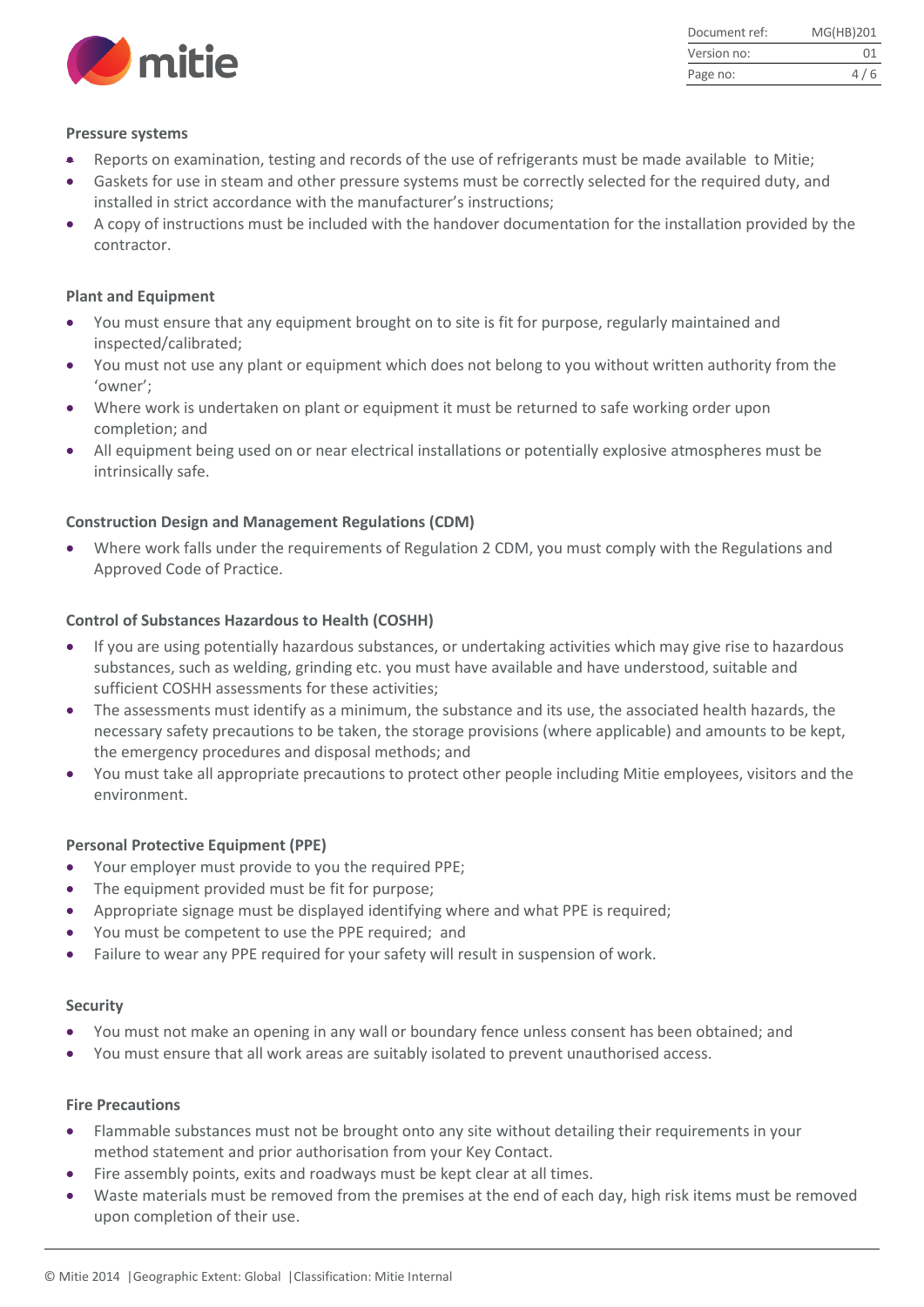

| Document ref: | MG(HB)201 |
|---------------|-----------|
| Version no:   | 01        |
| Page no:      | 5/6       |

## **Emergency arrangements**

- You must report all incidents including those resulting in injury, damage to property, equipment, or the environment and any near misses (an event that occurs but does not result in damage or injury) to the Key Contact immediately;
- You must not allow any substance to enter the site drainage/water course; and
- Any spillage must be reported immediately to your Key Contact to enable potential damage to be limited and have awareness of the plan.

#### **Welfare provisions and First Aid**

You must use the amenities and facilities provided for you to use.

## **House keeping**

You must maintain high standards of housekeeping at all times.

#### **Environmental protection and waste management**

- Before work starts you must be aware of agreed disposal routes for all waste;
- You must remove waste within a timely manner as agreed with your Key Contact; and
- All waste carriers notes and transfer notes must be made available to Mitie.